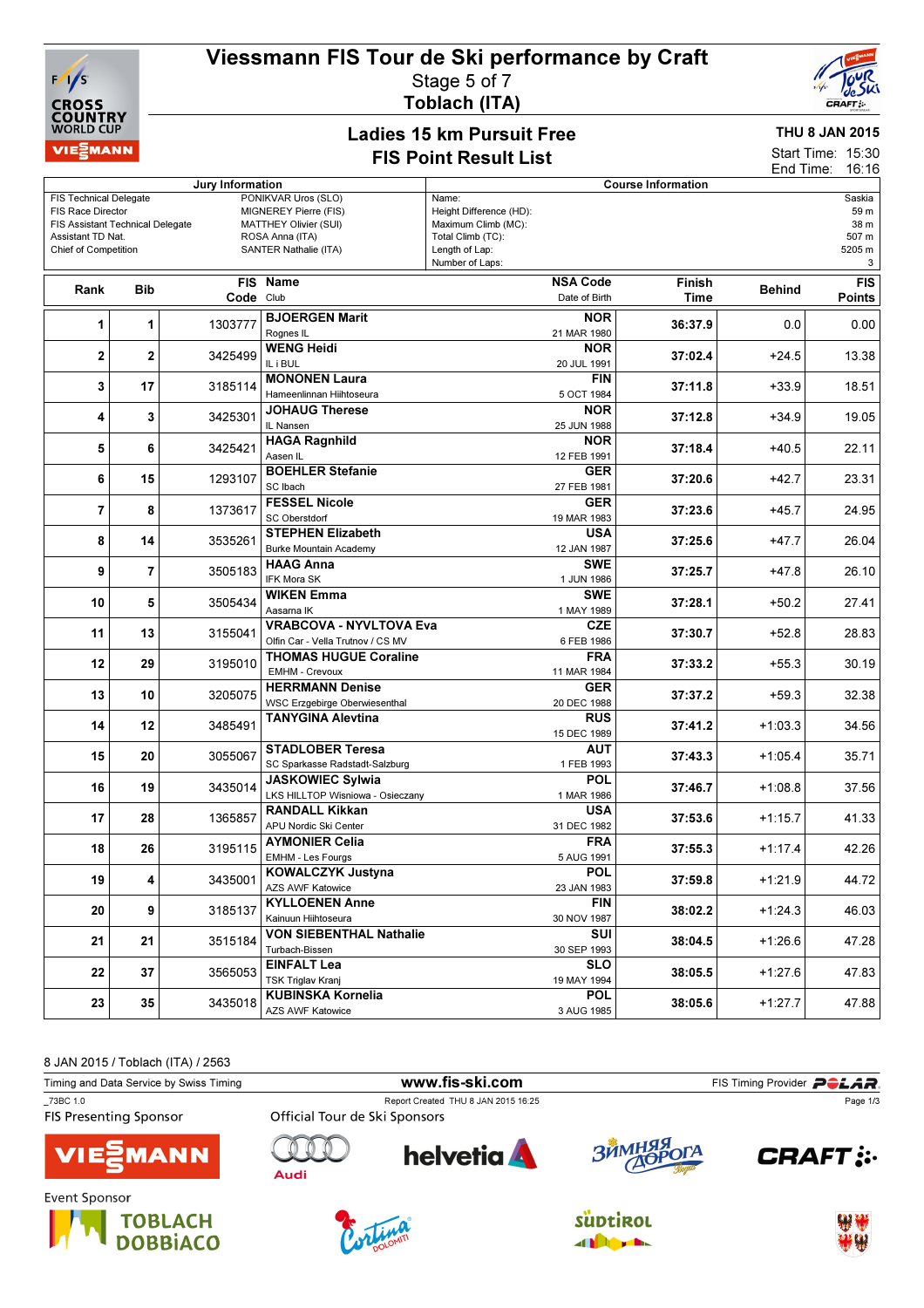

## Viessmann FIS Tour de Ski performance by Craft Stage 5 of 7 Toblach (ITA)



## Ladies 15 km Pursuit Free FIS Point Result List

THU 8 JAN 2015

| 11 IU U JAN 40 IJ                                        |  |
|----------------------------------------------------------|--|
| Start Time: 15:30                                        |  |
| $\Gamma$ and $\Gamma$ and a set of $\Gamma$ and $\Gamma$ |  |

|                      |            |                                    |                                                                 |                                  |                       | End Time:     | 16:16                       |
|----------------------|------------|------------------------------------|-----------------------------------------------------------------|----------------------------------|-----------------------|---------------|-----------------------------|
| Rank                 | <b>Bib</b> | Code Club                          | FIS Name                                                        | <b>NSA Code</b><br>Date of Birth | Finish<br><b>Time</b> | <b>Behind</b> | <b>FIS</b><br><b>Points</b> |
| 24                   | 36         | 3205176                            | <b>RINGWALD Sandra</b>                                          | <b>GER</b>                       | 38:06.4               | $+1:28.5$     | 48.32                       |
| 25                   | 31         | 3485371                            | ST Schonach-Rohrhardsberg<br><b>KUZIUKOVA Olga</b>              | 27 SEP 1990<br><b>RUS</b>        | 38:06.8               | $+1:28.9$     | 48.54                       |
| 26                   | 42         | 3505096                            | <b>GRAEFNINGS Maria</b>                                         | 27 SEP 1985<br><b>SWE</b>        | 38:07.0               | $+1:29.1$     | 48.65                       |
|                      |            |                                    | Falun Borlaenge SK<br><b>RYDQVIST Maria</b>                     | 29 OCT 1985<br><b>SWE</b>        |                       |               |                             |
| 27                   | 18         | 3505003                            | Aelvdalens IF<br><b>SIEGEL Monique</b>                          | 22 MAR 1983<br><b>GER</b>        | 38:07.4               | $+1:29.5$     | 48.86                       |
| 27                   | 39         | 3205124                            | WSC Erzgebirge Oberwiesenthal                                   | 1 JAN 1989                       | 38:07.4               | $+1:29.5$     | 48.86                       |
| 29                   | 32         | 3505223                            | <b>SOEDERLUND Helene</b><br>IFK Mora SK                         | <b>SWE</b><br>9 MAY 1987         | 38:07.6               | $+1:29.7$     | 48.97                       |
| 30                   | 41         | 3495008                            | <b>ORGUE Laura</b><br>CEFUC-RFEDI                               | <b>SPA</b><br>11 SEP 1986        | 38:08.0               | $+1:30.1$     | 49.19                       |
| 31                   | 34         | 3055085                            | <b>SCHWARZ Nathalie</b><br>SU Raika Zwettl-Oberoesterreich      | AUT<br>29 JUL 1993               | 38:12.3               | $+1:34.4$     | 51.54                       |
| 32                   | 11         | 3485221                            | SHAPOVALOVA Evgenia<br>Uralets                                  | <b>RUS</b><br>15 JUN 1986        | 38:13.3               | $+1:35.4$     | 52.09                       |
| 33                   | 23         | 3295144                            | <b>DEBERTOLIS Ilaria</b><br>G.S. FIAMME ORO MOENA               | <b>ITA</b><br>17 SEP 1989        | 38:13.4               | $+1:35.5$     | 52.14                       |
| 34                   | 38         | 3565034                            | <b>CEBASEK Alenka</b><br><b>TSK Bled</b>                        | <b>SLO</b><br>24 APR 1989        | 38:25.6               | $+1:47.7$     | 58.80                       |
| 35                   | 33         | 3485198                            | <b>IVANOVA Julia</b>                                            | <b>RUS</b>                       | 38:26.8               | $+1:48.9$     | 59.46                       |
| 36                   | 30         | 3485336                            | Saturn<br><b>USATOVA Oxana</b>                                  | 9 SEP 1985<br><b>RUS</b>         | 38:53.3               | $+2:15.4$     | 73.93                       |
|                      |            |                                    | <b>SAARINEN Aino-Kaisa</b>                                      | 19 OCT 1988<br><b>FIN</b>        |                       |               |                             |
| 37                   | 16         | 1255665                            | Lempaalan Kisa<br><b>NECHAEVSKAYA Anna</b>                      | 1 FEB 1979<br><b>RUS</b>         | 39:03.3               | $+2:25.4$     | 79.38                       |
| 38                   | 44         | 3485849                            |                                                                 | 21 AUG 1991                      | 39:15.4               | $+2:37.5$     | 85.99                       |
| 39                   | 43         | 3485888                            | <b>SHUNIAEVA Nadezhda</b>                                       | <b>RUS</b><br>11 NOV 1993        | 39:17.3               | $+2:39.4$     | 87.03                       |
| 40                   | 24         | 3295088                            | DE MARTIN TOPRANIN Virginia<br>C.S. FORESTALE DELLO STATO       | <b>ITA</b><br>20 AUG 1987        | 39:24.9               | $+2:47.0$     | 91.18                       |
| 41                   | 22         | 3195056                            | <b>JEAN Aurore</b><br>Douanes SC Grandvaux                      | <b>FRA</b><br>25 JUN 1985        | 39:31.8               | $+2:53.9$     | 94.95                       |
| 42                   | 45         | 3485753                            | <b>VLASOVA Anastasia</b>                                        | <b>RUS</b><br>22 JUN 1992        | 39:42.6               | $+3:04.7$     | 100.84                      |
| 43                   | 27         | 3295170                            | <b>BAUDIN Francesca</b><br><b>GRUPPO SCIATORI FIAMME GIALLE</b> | <b>ITA</b><br>25 NOV 1993        | 39:43.4               | $+3:05.5$     | 101.28                      |
|                      |            |                                    |                                                                 |                                  |                       |               |                             |
| <b>Did Not Start</b> |            |                                    |                                                                 |                                  |                       |               |                             |
|                      | 25         | 3505069                            | <b>LINDBORG Sara</b>                                            | <b>SWE</b>                       |                       |               |                             |
|                      |            |                                    | Falun-Borlaenge SK                                              | 30 NOV 1983                      |                       |               |                             |
|                      |            | $\sim$ $\sim$ $\sim$ $\sim$ $\sim$ | <b>DIGGINS Jessica</b>                                          | <b>USA</b>                       |                       |               |                             |

8 JAN 2015 / Toblach (ITA) / 2563

<sup>40</sup> DIGGINS Jessica 3535410

Stratton Mountain School

| Timing and Data Service by Swiss Timing   | www.fis-ski.com               |                                     |            | FIS Timing Provider <b>POLAR</b> |  |  |
|-------------------------------------------|-------------------------------|-------------------------------------|------------|----------------------------------|--|--|
| 73BC 1.0<br><b>FIS Presenting Sponsor</b> | Official Tour de Ski Sponsors | Report Created THU 8 JAN 2015 16:25 |            | Page 2/3                         |  |  |
| <b>VIESMANN</b>                           | Audi                          | helvetia <b>A</b>                   | ЗЙМНЯЯ ОГА | <b>CRAFT</b> :                   |  |  |
| Event Sponsor<br>TOBLACH                  |                               |                                     | SUDtiROL   | <b>SALAR</b>                     |  |  |







26 AUG 1991